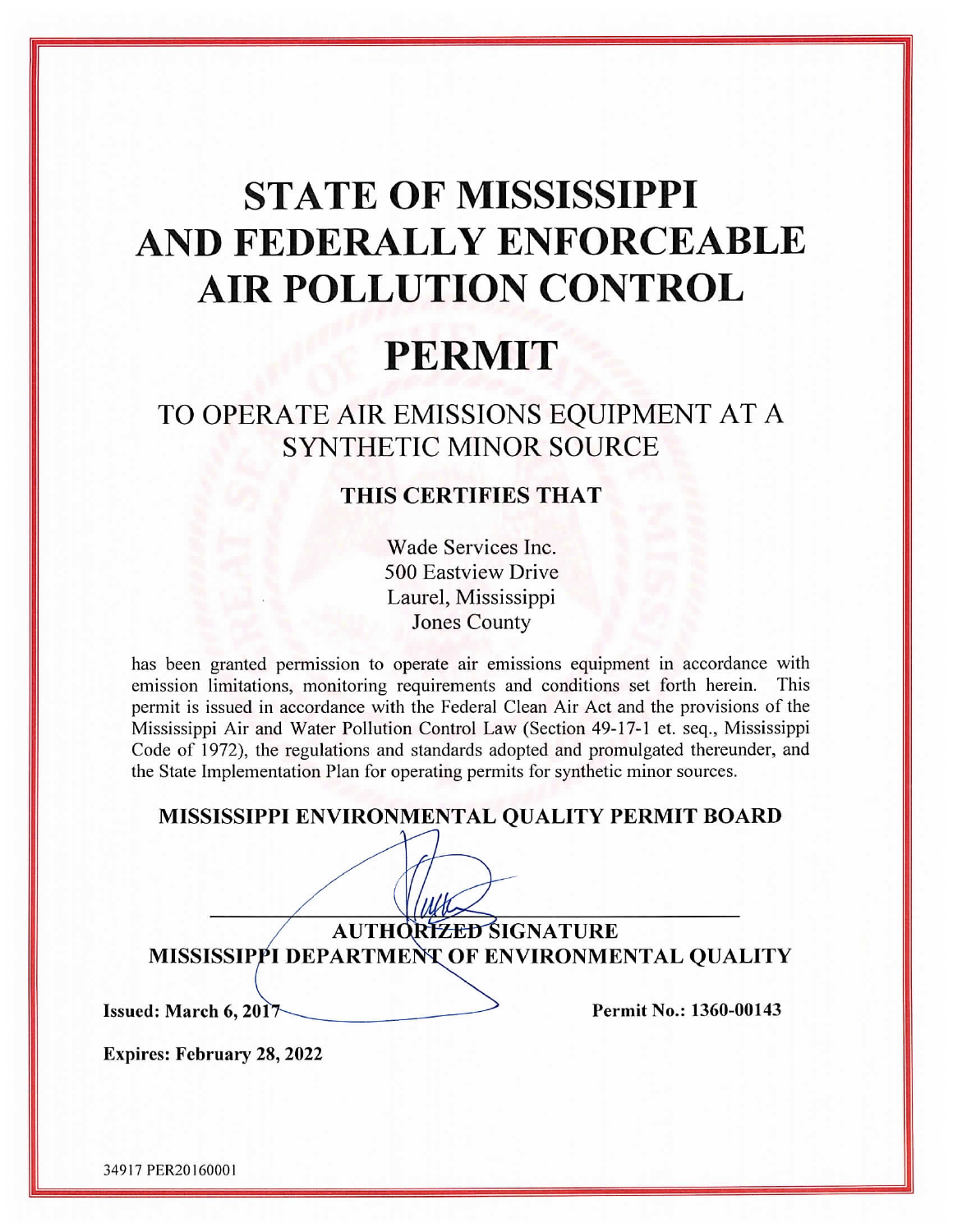#### **SECTION 1**

#### **A. GENERAL CONDITIONS**

- 1. This permit is for air pollution control purposes only. [Ref.: 11 Miss. Admin. Code Pt. 2, R. 2.1.D.]
- 2. This permit is a Federally-approved permit to operate a synthetic minor source as described in 11 Miss. Admin. Code Pt. 2, R. 2.1.D [Ref.: 11 Miss. Admin. Code Pt. 2, R. 2.1.D.]
- 3. Any activities not identified in the application are not authorized by this permit. [Ref.: Miss. Code Ann. 49-17-29 1.b]
- 4. The knowing submittal of a permit application with false information may serve as the basis for the Permit Board to void the permit issued pursuant thereto or subject the applicant to penalties for constructing or operating without a valid permit.

[Ref.: 11 Miss. Admin. Code Pt. 2, R.2.2.B(5).]

5. The issuance of a permit does not release the permittee from liability for constructing or operating air emissions equipment in violation of any applicable statute, rule, or regulation of state or federal environmental authorities.

[Ref.: 11 Miss. Admin. Code Pt. 2, R. 2.2.B(7).]

6. It shall not be a defense for a permittee in an enforcement action that it would have been necessary to halt or reduce the permitted activity in order to maintain compliance with the conditions of this permit unless halting or reducing activity would create an imminent and substantial endangerment threatening the public health and safety of the lives and property of the people of this state.

[Ref.: 11 Miss. Admin. Code Pt. 2, R.2.2.B(15)(a).]

7. The permit and/or any part thereof may be modified, revoked, reopened, and reissued, or terminated for cause. Sufficient cause for a permit to be reopened shall exist when an air emissions stationary source becomes subject to Title V. The filing of a request by the permittee for a permit modification, revocation and reissuance, or termination, or of a notification of planned changes or anticipated noncompliance does not stay any permit condition.

[Ref.: 11 Miss. Admin. Code Pt. 2, R. 2.2.B(15)(b).]

8. The issuance of this permit does not convey any property rights in either real or personal property, or any exclusive privileges.

[Ref.: 11 Miss. Admin. Code Pt. 2, R. 2.2.B(15)(c).]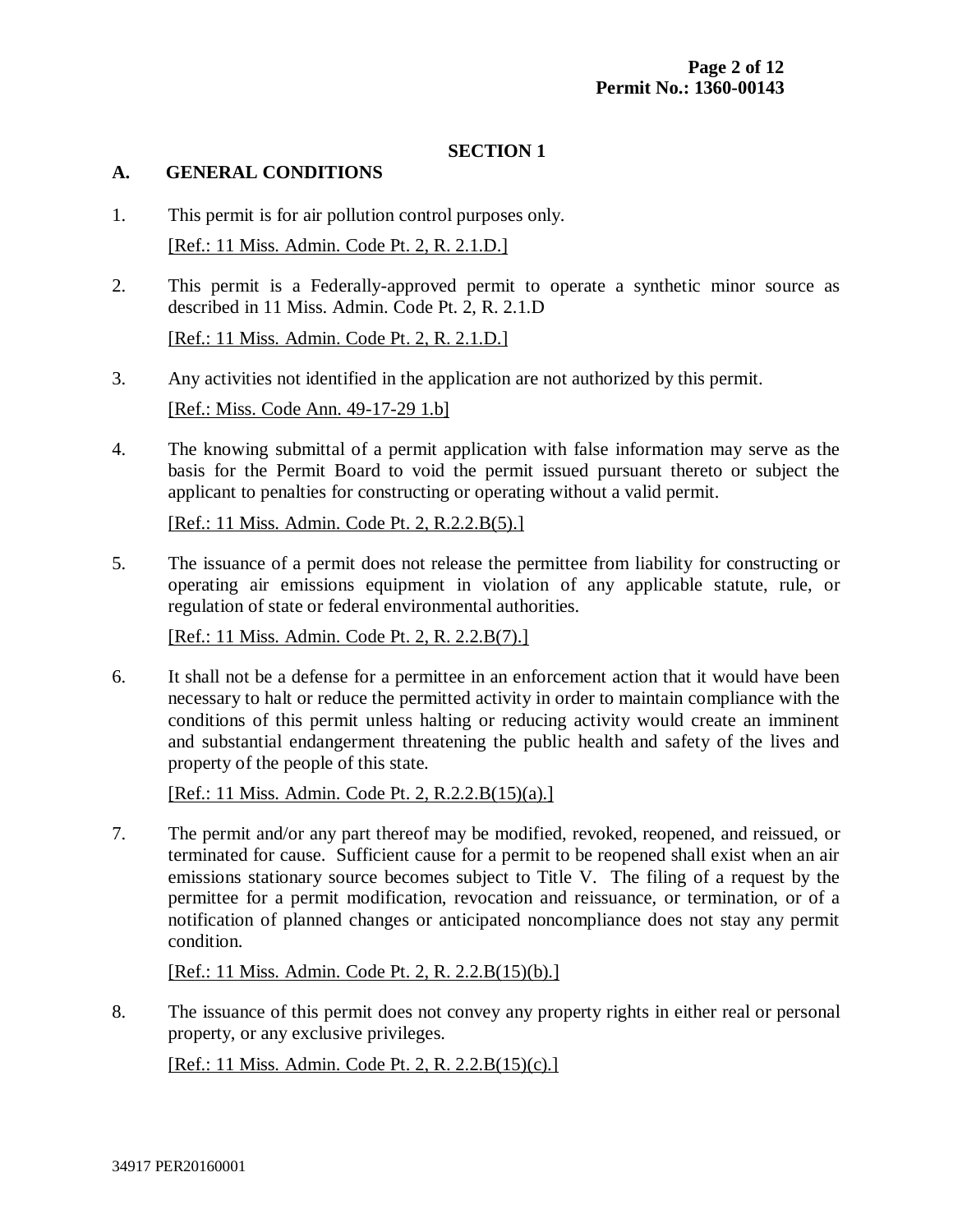9. The permittee shall furnish to the DEQ within a reasonable time any information the DEQ may request in writing to determine whether cause exists for modifying, revoking and reissuing, or terminating the permit or to determine compliance with the permit. Upon request, the permittee shall also furnish to the DEQ copies of records required to be kept by the permit or, for information claimed to be confidential, the permittee shall furnish such records to the DEQ along with a claim of confidentiality. The permittee may furnish such records directly to the Administrator along with a claim of confidentiality.

[Ref.: 11 Miss. Admin. Code Pt. 2, R. 2.2.B(15)(d).]

10. The necessary facilities shall be constructed so that solids removed in the course of control of air emissions may be disposed of in a manner such as to prevent the solids from becoming windborne and to prevent the materials from entering State waters without the proper environmental permits.

[Ref.: Miss. Code Ann. 49-17-29]

- 11. The permittee shall allow the Mississippi Department of Environmental Quality Office of Pollution Control and the Mississippi Environmental Quality Permit Board and/or their authorized representatives, upon the presentation of credentials:
	- a. To enter upon the permittee's premises where an air emission source is located or in which any records are required to be kept under the terms and conditions of this permit, and
	- b. At reasonable times to have access to and copy any records required to be kept under the terms and conditions of this permit; to inspect any monitoring equipment or monitoring method required in this permit; and to sample any air emission.

[Ref.: Miss. Code Ann. 49-17-21]

- 12. After notice and opportunity for a hearing, this permit may be modified, suspended, or revoked in whole or in part during its term for cause including, but not limited to:
	- a. Persistent violation of any terms or conditions of this permit.
	- b. Obtaining this permit by misrepresentation or failure to disclose fully all relevant facts; or
	- c. A change in federal, state, or local laws or regulations that require either a temporary or permanent reduction or elimination of previously authorized air emission

[Ref.: 11 Miss. Admin. Code Pt. 2, R. 2.2.C.]

13. Except for data determined to be confidential under the Mississippi Air & Water Pollution Control Law, all reports prepared in accordance with the terms of this permit shall be available for public inspection at the offices of the Mississippi Department of Environmental Quality Office of Pollution Control.

[Ref.: Miss. Code Ann. 49-17-39]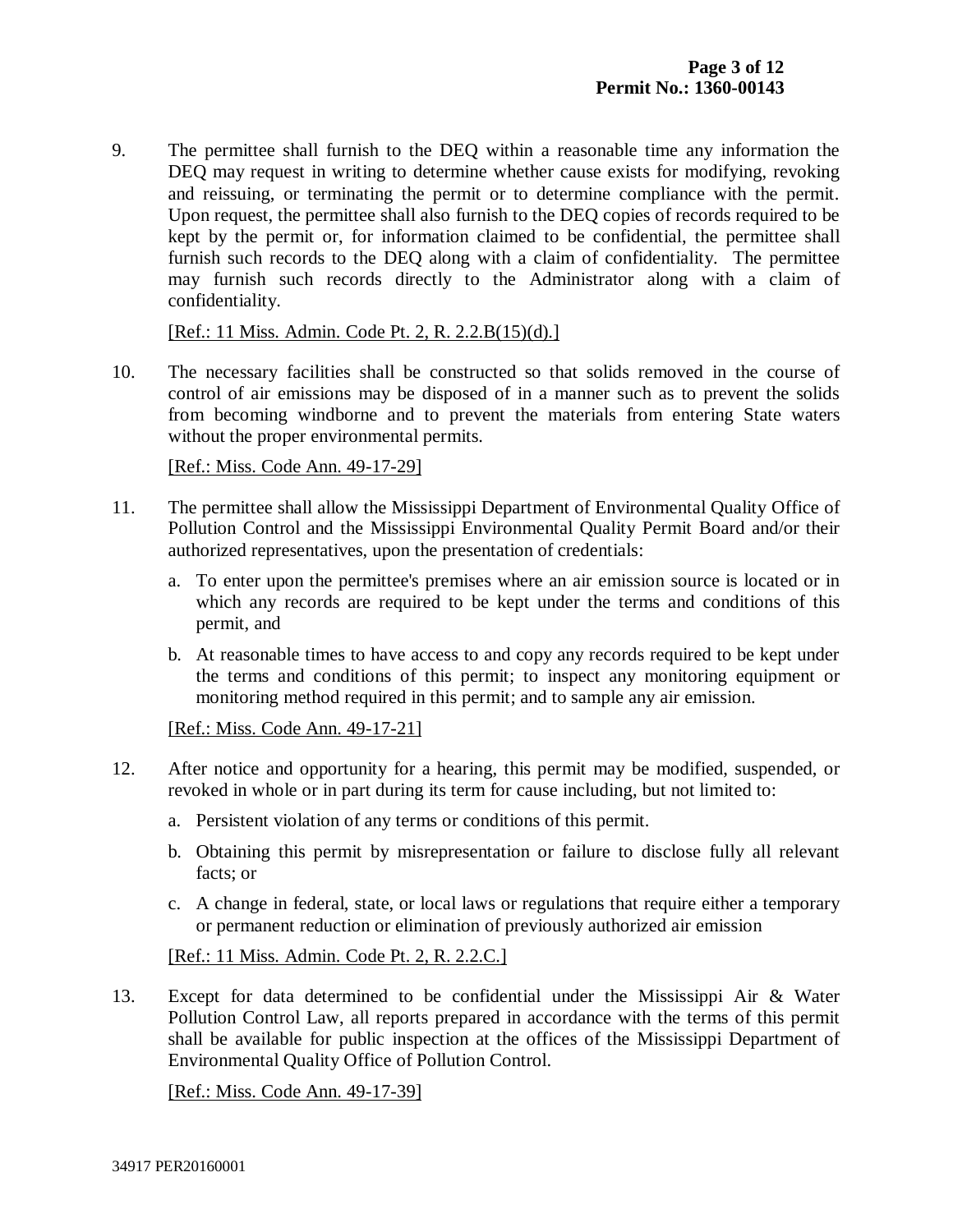14. Nothing herein contained shall be construed as releasing the permittee from any liability for damage to persons or property by reason of the installation, maintenance, or operation of the air cleaning facility, or from compliance with the applicable statutes of the State, or with local laws, regulations, or ordinances.

[Ref.: 11 Miss. Admin. Code Pt. 2, R. 2.2.B(7).]

15. This permit may only be transferred upon approval of the Mississippi Environmental Quality Permit Board.

[Ref.: 11 Miss. Admin. Code Pt. 2, R. 2.16.B.]

16. The provisions of this permit are severable. If any provision of this permit, or the application of any provision of this permit to any circumstances, is challenged or held invalid, the validity of the remaining permit provisions and/or portions thereof or their application to other persons or sets of circumstances, shall not be affected thereby.

[Ref.: 11 Miss. Admin. Code Pt. 2, R. 2.1.D(7).]

17. The permittee shall furnish to MDEQ within a reasonable time any information MDEQ may request in writing to determine whether cause exists for modifying, revoking and reissuing, or terminating the permit or to determine compliance with the permit. Upon request, the permittee shall also furnish to MDEQ copies of records required to be kept by the permit or, for information claimed to be confidential, the permittee shall furnish such records to MDEQ along with a claim of confidentiality.

[Ref.: 11 Miss. Admin. Code Pt. 2, R. 2.2.B(15)(d).]

- 18. This permit does not authorize a modification as defined in Regulation 11 Miss. Admin. Code Pt. 2, "Permit Regulations for the Construction and/or Operation of Air Emission Equipment." A modification may require a Permit to Construct and a modification of this permit. Modification is defined and "Any physical change in or change in the method of operation of a facility which increases the actual emissions or the potential uncontrolled emissions of any air pollutant subject to regulation under the Federal Act emitted into the atmosphere by that facility or which results in the emission of any air pollutant subject to regulation under the Federal Act into the atmosphere not previously emitted. A physical change or change in the method of operation shall not include:
	- a. routine maintenance, repair, and replacement;
	- b. use of an alternative fuel or raw material by reason of an order under Sections 2(a) and (b) of the Federal Energy Supply and Environmental Coordination Act of 1974 (or any superseding legislation) or by reason of a natural gas curtailment plan pursuant to the Federal Power Act;
	- c. use of an alternative fuel by reason of an order or rule under Section 125 of the Federal Act;
	- d. use of an alternative fuel or raw material by a stationary source which: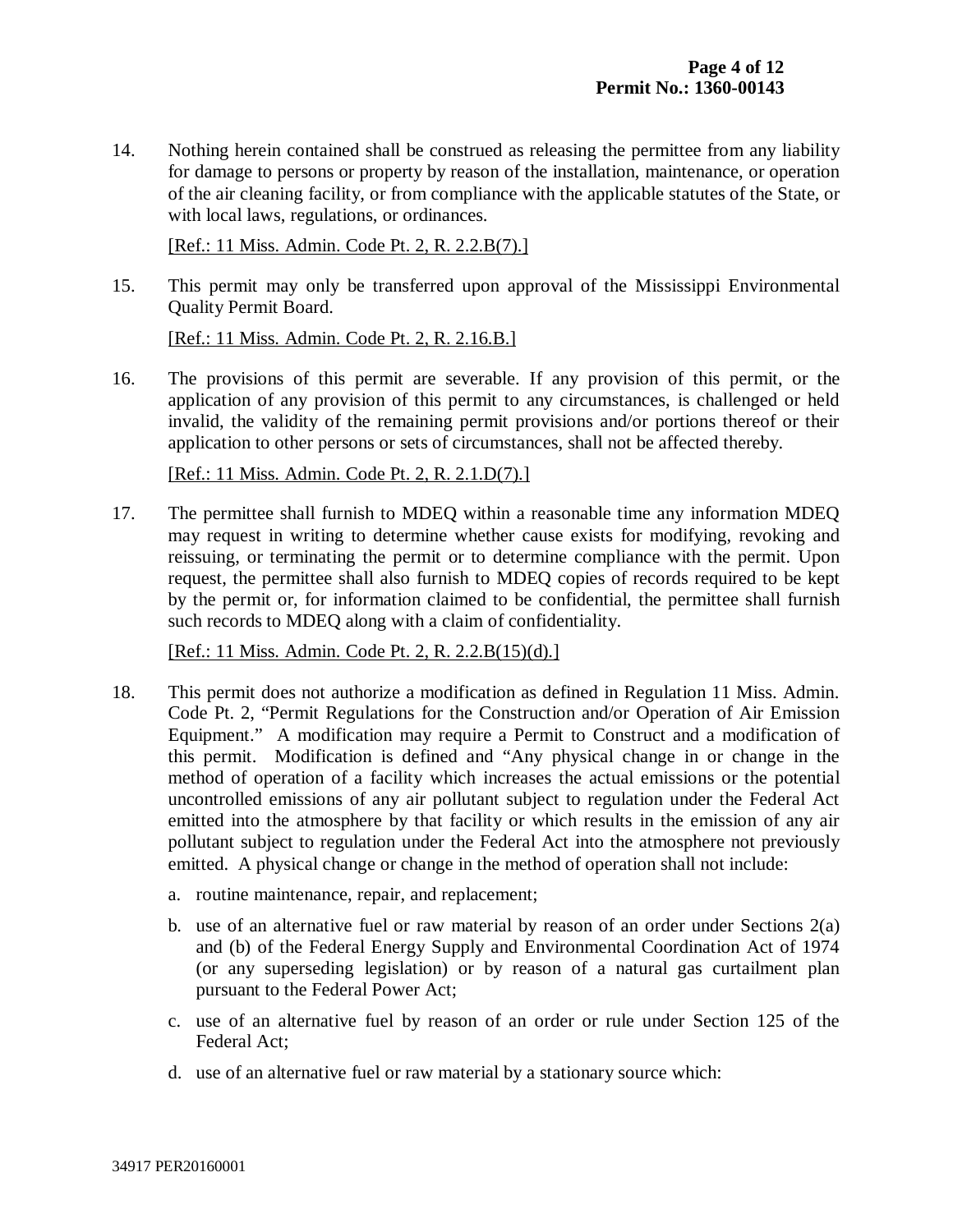- i) the source was capable of accommodating before January 6, 1975, unless such change would be prohibited under any federally enforceable permit condition which was established after January 6, 1975, pursuant to 40 CFR 52.21 or under regulations approved pursuant to 40 CFR 51.166; or
- ii) the source is approved to use under any permit issued under 40 CFR 52.21 or under regulations approved pursuant to 40CFR 51.66;
- e. an increase in the hours of operation or in the production rate unless such change would be prohibited under any federally enforceable permit condition which was established after January 6, 1975, pursuant to 40 CFR 52.21 or under regulations approved pursuant to 40 CFR Subpart I or 40 CFR 51.166; or
- f. any change in ownership of the stationary source."

[Ref.: 11 Miss. Admin. Code Pt. 2, R. 2.1.D(2).]

#### **B. GENERAL OPERATIONAL CONDITIONS**

1. The permittee shall at all times maintain in good working order and operate as efficiently as possible all air pollution control facilities or systems installed or used by the permittee to achieve compliance with the terms and conditions of this permit.

[11 Miss. Admin. Code Pt. 2, R. 2.5.A.]

2. Should the Executive Director of the Mississippi Department of Environmental Quality declare an Air Pollution Emergency Episode, the permittee will be required to operate in accordance with the permittee's previously approved Emissions Reduction Schedule or, in the absence of an approved schedule, with the appropriate requirements specified in Regulation, 11 Miss. Admin. Code Pt. 2, "Regulations for the Prevention of Air Pollution Emergency Episodes" for the level of emergency declared.

[Ref.: 11 Miss. Admin. Code Pt. 2, R.2.10.]

3. Except as otherwise specified herein, the permittee shall report all deviations from permit requirements, including those attributable to upsets, the probable cause of such deviations, and any corrective actions or preventive measures taken. Said report shall be made within five (5) working days of the time the deviation began.

[Ref.: 11 Miss. Admin. Code Pt. 2, R.2.2.B(10).]

4. The permittee shall retain all required records, monitoring data, supported information and reports for a period of at least five (5) years from the date of the monitoring sample, measurement, report, or application. Support information includes all calibration and maintenance records, all original strip-chart recordings or other data for continuous monitoring instrumentation, and copies of all reports required by this permit. Copies of such records shall be submitted to MDEQ as required by Applicable Rules and Regulations or this permit upon request.

[Ref.: 11 Miss. Admin. Code Pt. 2, R.2.9.]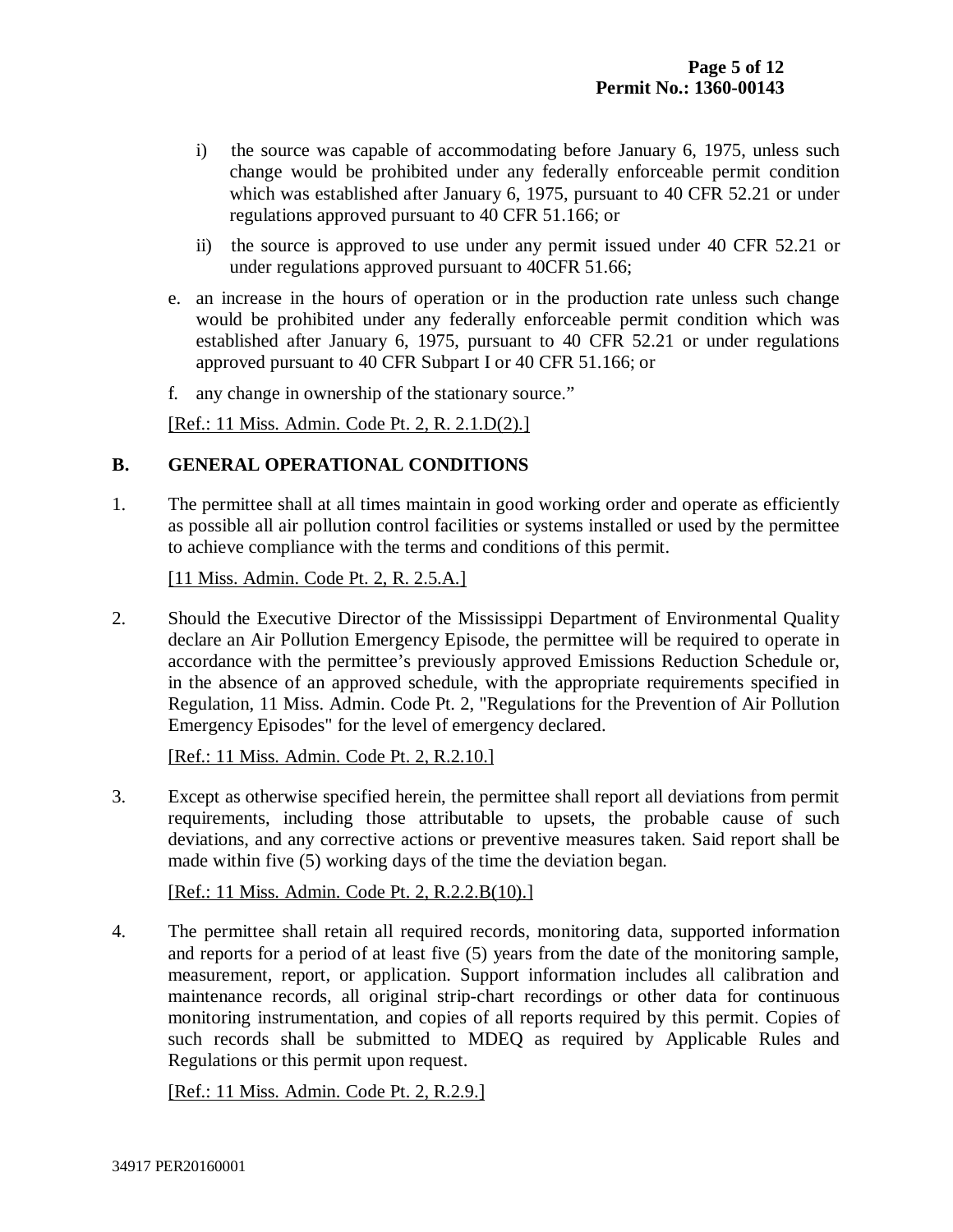5. The air pollution control facilities shall be constructed such that diversion from or bypass of collection and control facilities is not needed except as provided for in 11 Miss. Admin. Code Pt. 2, R. 1.10., "Air Emission Regulations for the Prevention and Control of Air Contaminants."

[Ref.: 11 Miss. Admin. Code Pt. 2, R. 1.10.]

- 6. Compliance Testing: Regarding compliance testing:
	- i) The results of any emissions sampling and analysis shall be expressed both in units consistent with the standards set forth in any Applicable Rules and Regulations or this permit and in units of mass per time.
	- ii) Compliance testing will be performed at the expense of the permittee.
	- iii) Each emission sampling and analysis report shall include but not be limited to the following:
		- detailed description of testing procedures;
		- $\bullet$  sample calculation(s);
		- results; and
		- comparison of results to all Applicable Rules and Regulations and to emission limitations in the permit.

[Ref.: 11 Miss. Admin. Code Pt. 2, R. 2.6.B(3), (4), and (6).]

#### **C. GENERAL SUBMITTAL REQUIREMENTS**

1. For renewal of this permit, the applicant shall make application not less than one-hundred eighty (180) days prior to the expiration date of the permit substantiated with current emissions data, test results or reports or other data as deemed necessary by the Mississippi Environmental Quality Permit Board.

[Ref.: 11 Miss. Admin. Code Pt. 2, R. 2.8.]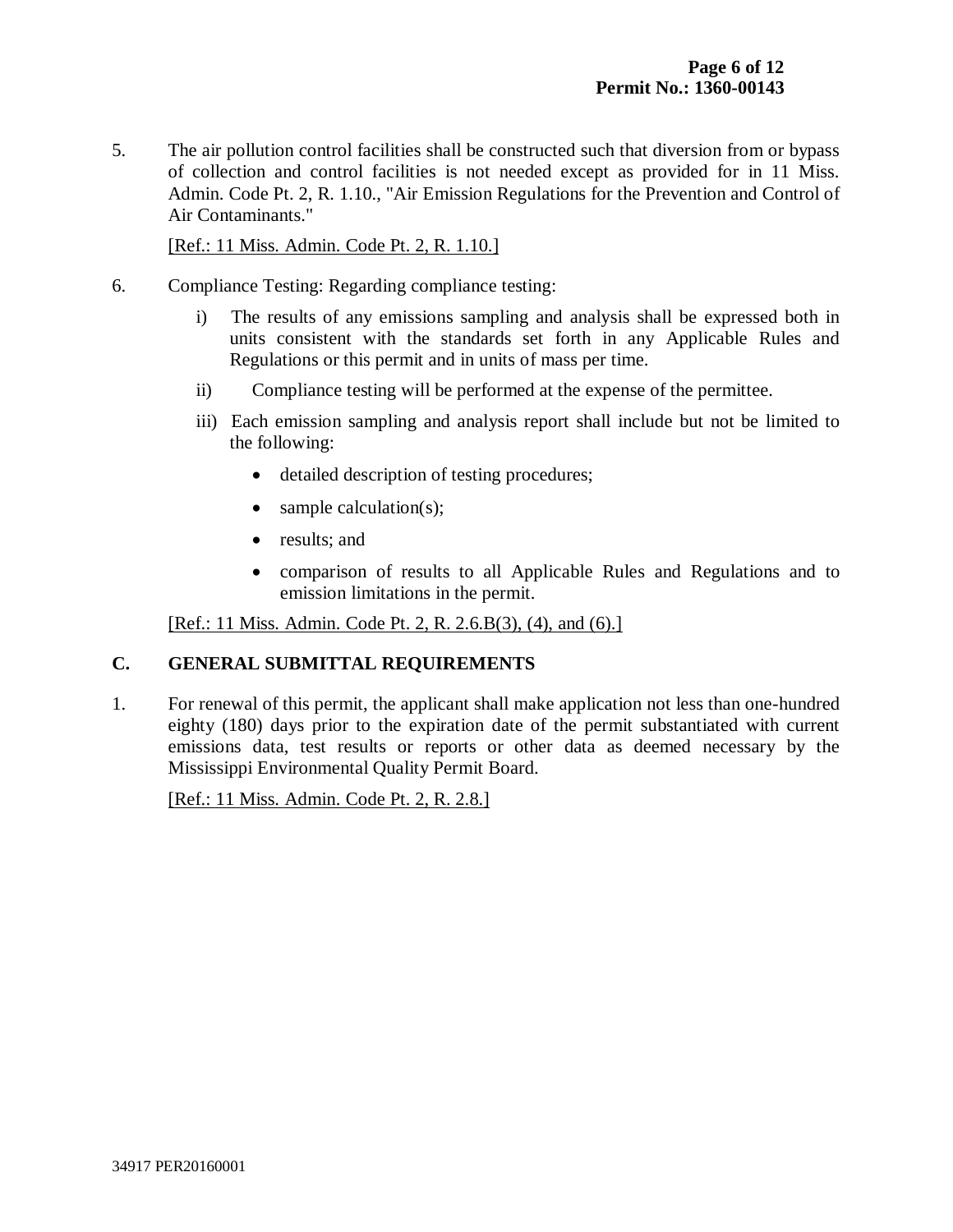#### **SECTION 2 EMISSION POINT DESCRIPTION**

The permittee is authorized to operate air emissions equipment, as described in the following table.

| <b>Emission</b><br>Point | <b>Description</b>                                                                                                                                                                                                                                             |  |  |
|--------------------------|----------------------------------------------------------------------------------------------------------------------------------------------------------------------------------------------------------------------------------------------------------------|--|--|
| $AA-001$                 | Surface Coating Operation (Paint Booth and Curing Oven)                                                                                                                                                                                                        |  |  |
| AA-002                   | Wood Working Operation (Wood Trimming and Product Assembly)                                                                                                                                                                                                    |  |  |
| $AB-000$                 | Facility Wide Metal Working Operation                                                                                                                                                                                                                          |  |  |
| $AB-001$                 | Welding Operation; Manufactured by ESAB & Miller Welding Machines; Model: 353 CV, CP<br>300, CP 301; Model Year: 2006                                                                                                                                          |  |  |
| $AB-002$                 | One (1) Plasma Arc Cutting Table; Manufactured by Koike Aronson; Model Year: MGM 3100;<br>Model Year: 2006                                                                                                                                                     |  |  |
| $AB-003$                 | Grinding and Sanding Operation                                                                                                                                                                                                                                 |  |  |
| $AC-000$                 | Facility Wide Fuel Burning Equipment                                                                                                                                                                                                                           |  |  |
| $AC-001$                 | Two (2) 2.0 MMBtu/hr Natural Gas-fired Air Handling Units; Manufactured by Carolina Virginia<br>Spray Booth Inc.; Model Year: 2006; Semi Down Draft; Burner type: Atmospheric Inspirator;<br>Design Controls: Discharge Dampers; Dry filters; Model Year: 2006 |  |  |
| $AC-004$                 | One (1) 0.8 MMBtu/hr Natural Gas-fired Curing Oven; New York blower; Manufactured by<br>Weather-Rite; Model Year: 2006; Model No.: TOT 221 VTL Outdoor; Burner Type:<br>Atmospheric Inspirator; Model Year: 2006                                               |  |  |
| $AC-005$                 | One (1) 0.38 MMBtu/hr Natural Gas-fired Cleaning and Phophatizing Pressure Washer; 2400 psi;<br>Manufactured by Fremont Industries; Model Year: 2005; Model No.: 1024; Model Year: 2006                                                                        |  |  |
| $AD-000$                 | Facility Wide Storage Tanks                                                                                                                                                                                                                                    |  |  |
| $AD-001$                 | One (1) 1,000 Gallon Diesel Fuel Storage Tank; Horizontal Tank with a Low Pressure Relief Cap<br>used to store off road diesel fuel; Model Year: 2006                                                                                                          |  |  |
| $AD-002$                 | One (1) 300 Gallon Diesel Fuel Storage Tank; Horizontal, Fixed Roof Tank used to store No. 2<br>Ultra Low Sulfur Diesel Dyed; Model Year: 2006                                                                                                                 |  |  |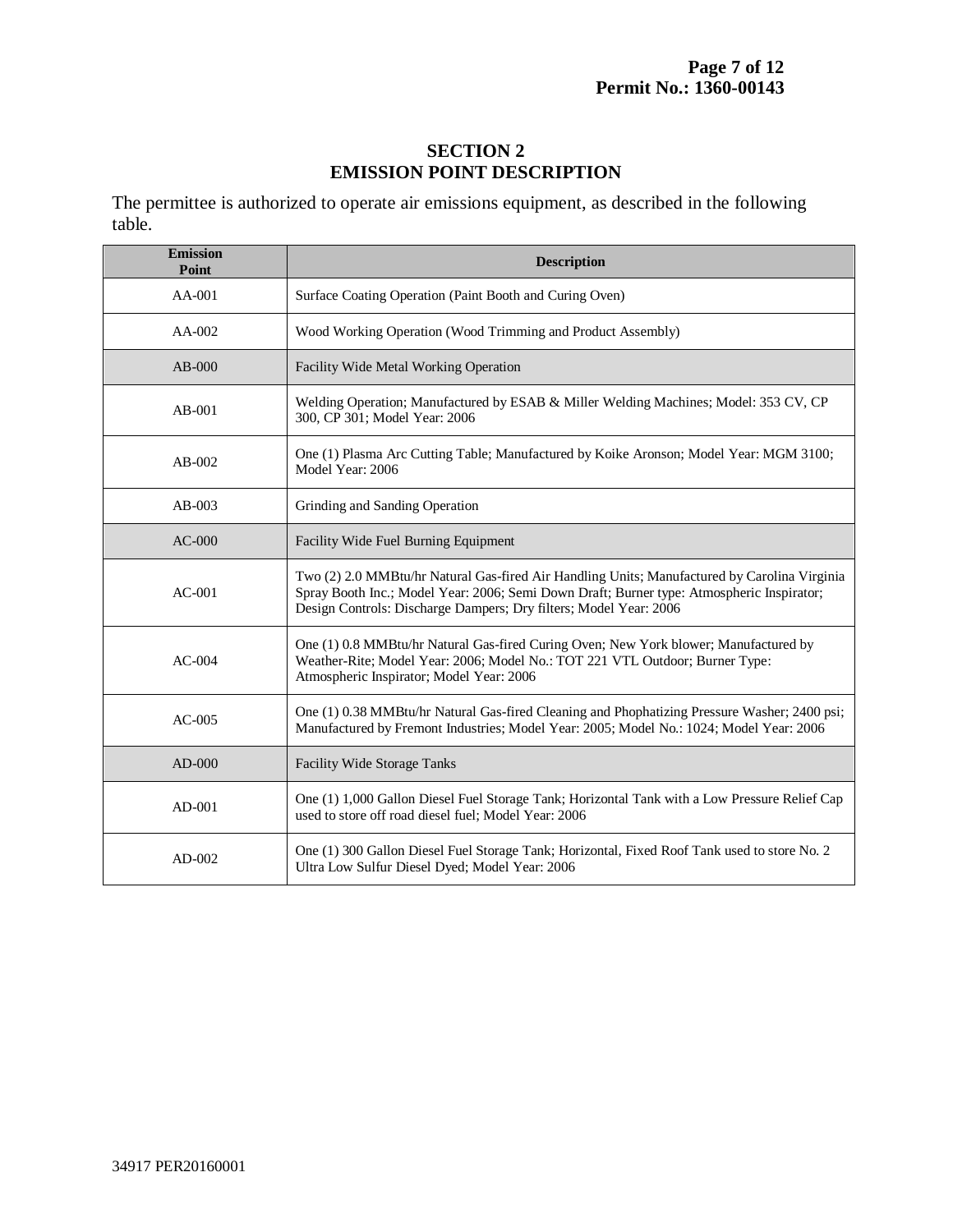| <b>Emission</b><br>Point             | <b>Applicable Requirement</b>                     | Condition<br>Number(s) | Pollutant/<br><b>Parameter</b> | Limitation/Standard                                                                                        |
|--------------------------------------|---------------------------------------------------|------------------------|--------------------------------|------------------------------------------------------------------------------------------------------------|
| Facility-<br>Wide                    | 11 Miss. Admin. Code Pt. 2, R.<br>1.3.A.          | 3.1                    |                                | Opacity from any point source shall not<br>exceed 40% unless otherwise specified                           |
|                                      | 11 Miss. Admin. Code Pt. 2, R.<br>1.3.B.          | 3.2                    | Opacity                        | Visual obscuration caused by uncombined<br>water droplets does not apply to the 40%<br>Opacity limitation. |
|                                      | 11 Miss. Admin. Code Pt. 2, R.<br>$2.2.B(10)$ .   | 3.3                    | <b>VOCs</b>                    | $99.0$ tpy                                                                                                 |
|                                      |                                                   | 3.4                    | <b>HAPs</b>                    | 9.9 tpy of any single HAP;<br>24.9 tpy of total combined HAPs                                              |
|                                      | 11 Miss. Admin. Code Pt. 2, R.<br>$1.3.6(a)$ .    | 3.5                    | PM                             | $E = (4.1)^*(p^{0.67})$                                                                                    |
| $AC-001$ .<br>$AC-004$ ,<br>$AC-005$ | 11 Miss. Admin. Code Pt. 2, R.<br>$1.3.4(a)(1)$ . | 3.6                    | <b>PM</b>                      | PM shall not exceed 0.6 pounds per million<br>BTU per hour heat input                                      |
|                                      | 11 Miss. Admin. Code Pt. 2, R.<br>$1.4.1(a)$ .    | 3.7                    | SO <sub>2</sub>                | $SO2$ shall not exceed 4.8 pounds per<br>million BTU heat input                                            |

#### **SECTION 3 EMISSION LIMITATIONS AND STANDARDS**

3.1 Except as otherwise specified or limited herein, the permittee shall not cause, permit, or allow the emission of smoke from a point source into the open air from any manufacturing, industrial, commercial or waste disposal process which exceeds forty (40) percent opacity subject to the exceptions provided in (a)  $\&$  (b).

(a) Startup operations may produce emissions which exceed 40% opacity for up to fifteen (15) minutes per startup in any one hour and not to exceed three (3) startups per stack in any twenty-four (24) hour period.

[Ref.: 11 Miss. Admin. Code Pt. 2, R. 1.3.A.]

3.2 Except as otherwise specified or limited herein, the permittee shall not cause, allow, or permit the discharge into the ambient air from any point source or emissions, any air contaminant of such opacity as to obscure an observer's view to a degree in excess of 40% opacity, equivalent to that provided in Condition 3.1. This shall not apply to vision obscuration caused by uncombined water droplets.

[Ref.: 11 Miss. Admin. Code Pt. 2, R. 1.3.B.]

3.3 For the entire facility, the permittee shall limit the emissions of Volatile Organic Compounds (VOCs) to no more than 99.0 tpy, for each consecutive 12-month period on a rolling basis.

[Ref.: 11 Miss. Admin. Code. Pt. 2, R 2.2.B(10).]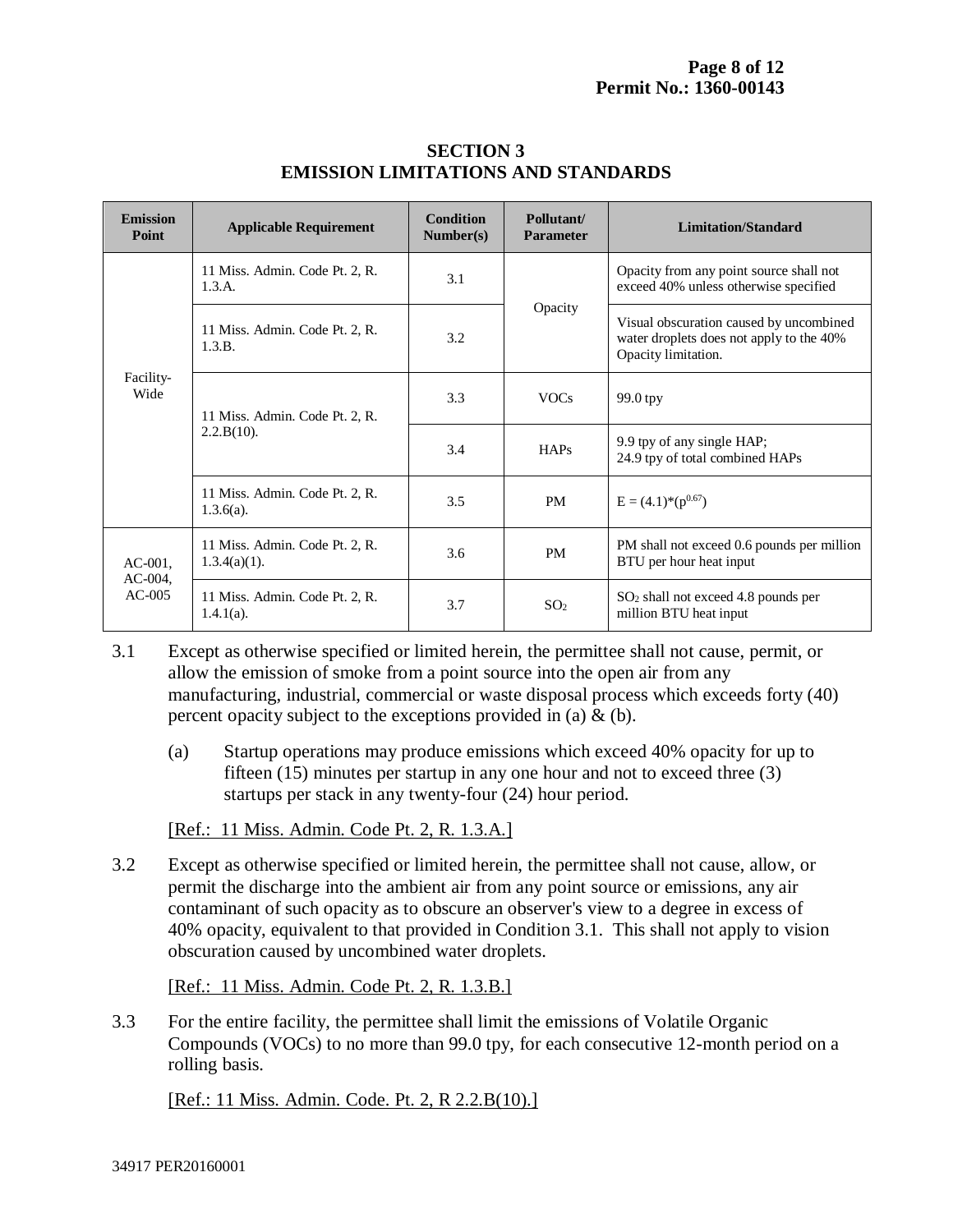3.4 For the entire facility, the permittee shall limit hazardous air pollutant (HAP) emissions to no more than 9.9 tpy of any single HAP and no more than 24.9 tpy of total combined HAPs, for each consecutive 12-month period on a rolling basis.

[Ref.: 11 Miss. Admin. Code. Pt. 2, R 2.2.B(10).]

3.5 For the entire facility, the permittee shall not allow the emission of particulate matter in total quantities in any one hour from any manufacturing process, which includes any associated stacks, vents, outlets, or combination thereof, to exceed the amount determined by the relationship  $E = (4.1)^*(p0.67)$ , where E is the emission rate in pounds per hour and p is the process weight input rate in tons per hour.

[Ref.: 11 Miss. Admin. Code Pt. 2, R. 1.3.6(a).]

3.6 For Emission Points AC-000, AC-001, AC-004, and AC-005, the maximum permissible emission of particulate matter from fossil fuel burning installations of less than 10 million BTU per hour heat input shall not exceed 0.6 pounds per million BTU per hour heat input.

[Ref.: 11 Miss. Admin. Code Pt. 2, R. 1.3.4(a)(1).]

3.7 For Emission Points AC-000, AC-001, AC-004, and AC-005, the maximum discharge of sulfur dioxide from any fuel burning installation in which the fuel is burned primarily to produce heat or power by indirect heat transfer shall not exceed 4.8 pounds (measured as sulfur dioxide) per million BTU heat input.

[Ref.: 11 Miss. Admin. Code Pt. 2, R. 1.4.1(a).]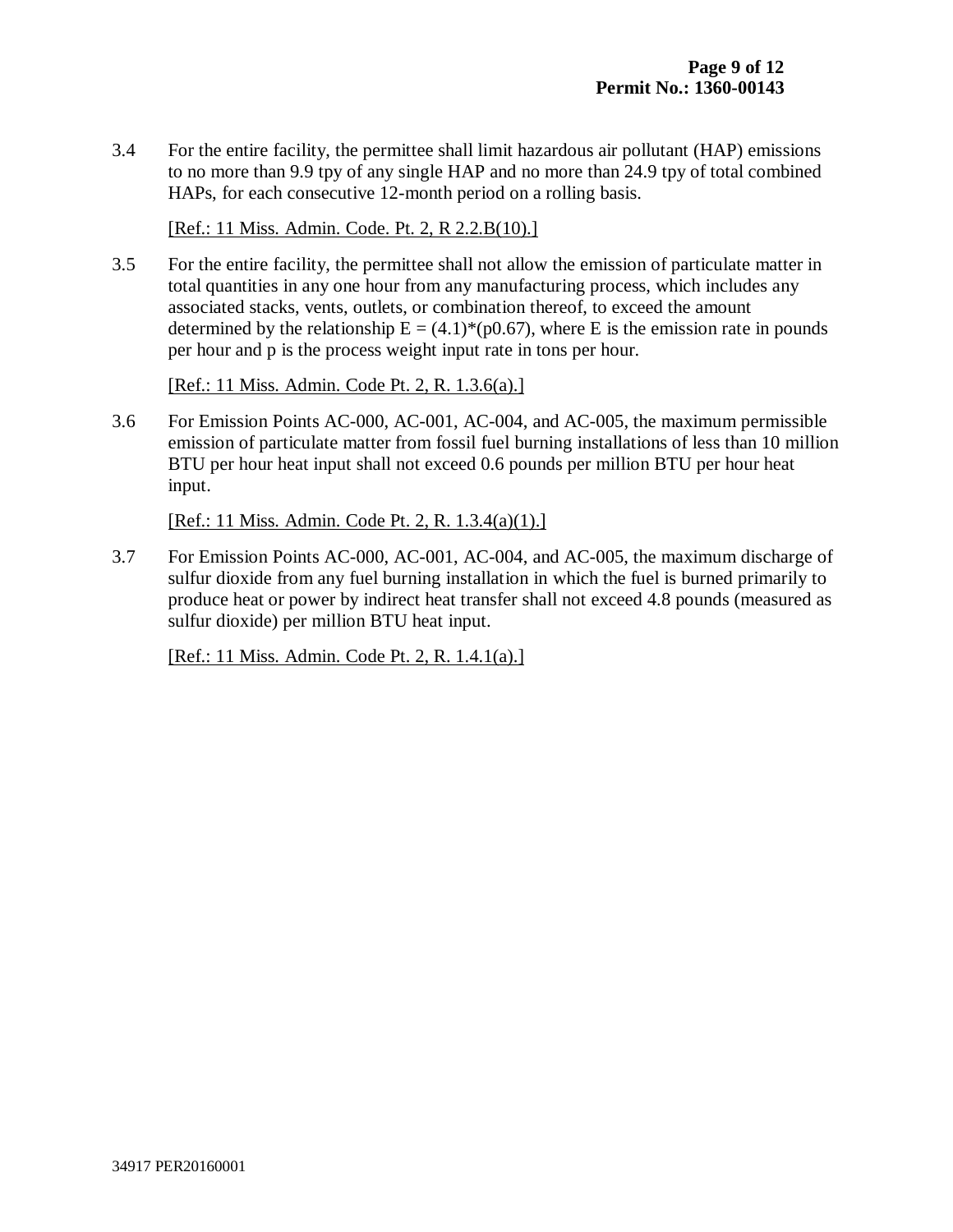#### **SECTION 4 WORK PRACTICES**

| <b>Emission Point</b>                | <b>Applicable Requirement</b>                | <b>Condition</b><br>Number(s) | Pollutant/<br><b>Parameter</b> | Limitation/Standard                                                                 |
|--------------------------------------|----------------------------------------------|-------------------------------|--------------------------------|-------------------------------------------------------------------------------------|
| $AC-001$ ,<br>$AC-004$ ,<br>$AC-005$ | 11 Miss. Admin. Code Pt. 2,<br>R. 2.2.B(11). | 4.1                           | <b>PM</b>                      | Operate fuel burning equipment<br>according to manufacturer's<br>recommendations    |
| $AD-001$ ,<br>$AD-002$               | 11 Miss. Admin. Code Pt. 2,<br>R. 2.2.B(2).  | 4.2                           | <b>Tank Emissions</b>          | Operate tanks efficiently to<br>minimize the amount of air<br>contaminants released |

4.1 For Emission Points AC-000, AC-001, AC-004, and AC-005, the permittee shall operate and maintain the fuel burning equipment according to the manufacturer's emissionrelated written instructions and change only those emission-related settings that are permitted by the manufacturer.

[Ref.: 11 Miss. Admin. Code Pt. 2, R. 2.2.B(11).]

4.2 For Emission Points AD-000, AD-001, and AD-002, the permittee shall operate all storage tanks as efficiently as possible to provide the maximum reduction of the release of air contaminants.

[Ref.: 11 Miss. Admin. Code Pt. 2, R. 2.2.B(2).]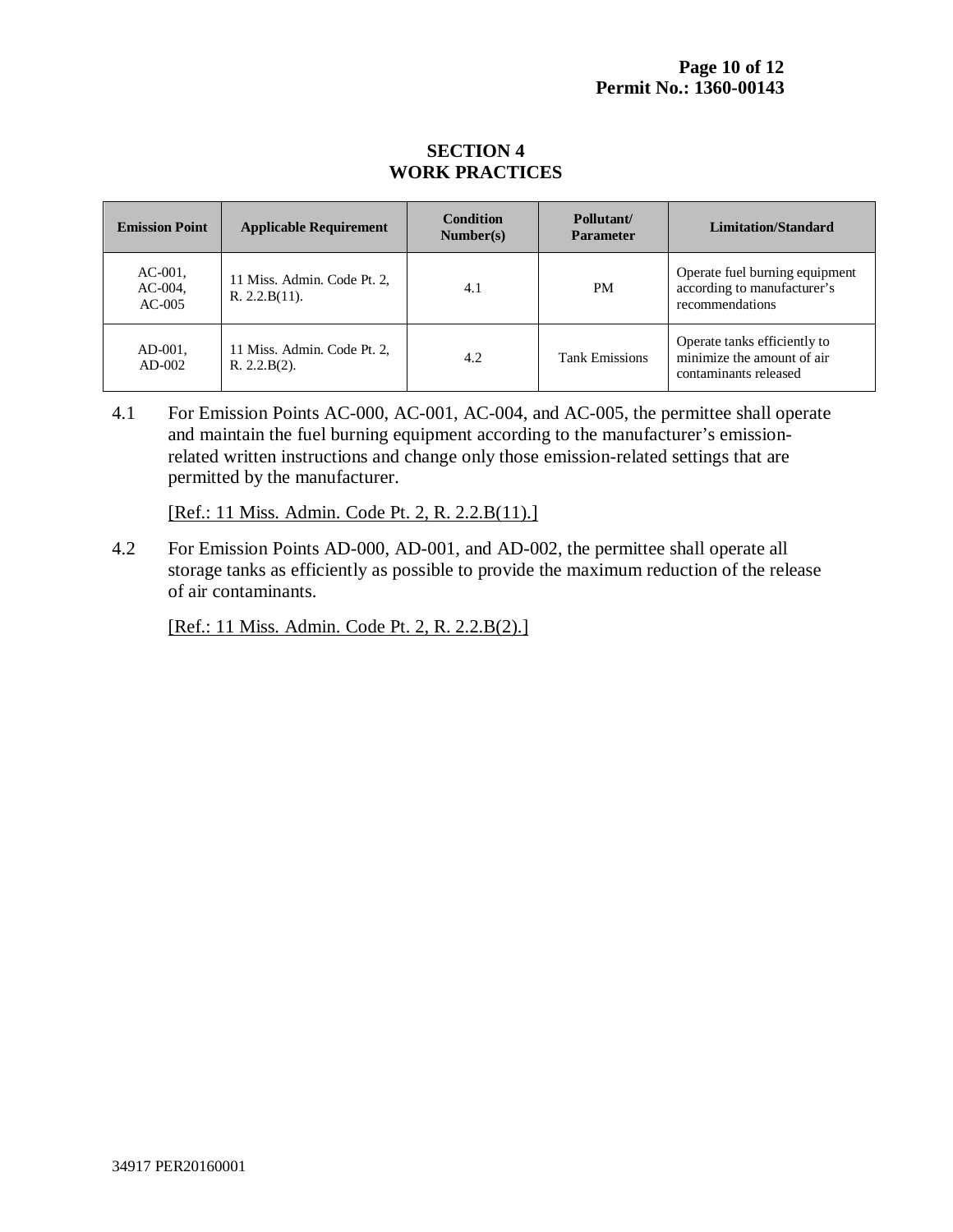#### **SECTION 5 MONITORING AND RECORDKEEPING REQUIREMENTS**

| <b>Emission</b><br>Point | <b>Applicable Requirement</b>                   | <b>Condition</b><br>Number(s) | Pollutant/<br><b>Parameter</b> | <b>Monitoring/Recordkeeping Requirement</b>                                                                                                                              |
|--------------------------|-------------------------------------------------|-------------------------------|--------------------------------|--------------------------------------------------------------------------------------------------------------------------------------------------------------------------|
| Facility-<br>Wide        | 11 Miss. Admin. Code Pt. 2, R.<br>$2.2.B(11)$ . | 5.1                           | <b>VOCs</b>                    | Monitor each coating, adhesive,<br>solvent or other VOC or HAP containing<br>material(s)                                                                                 |
|                          |                                                 |                               | <b>HAPs</b>                    |                                                                                                                                                                          |
|                          | 11 Miss. Admin. Code Pt. 2, R.                  | 5.2                           | <b>VOCs</b>                    | Maintain records of each coating, adhesive,<br>solvent, or other VOC and HAP containing<br>material(s) and total VOC and HAP<br>(individual and combined) emission rates |
|                          | $2.2.B(10)$ .                                   |                               | <b>HAPs</b>                    |                                                                                                                                                                          |

5.1 For the entire facility, the permittee shall determine for each coating, adhesive, solvent or other VOC or HAP containing material used:

- (a) The quantity used (gallons);
- (b) The percentage of VOCs by weight;
- (c) The percentage of each individual HAP and total HAP by weight;
- (d) The density (lbs/gal);

The permittee may utilize data supplied by the manufacturer, or analysis of VOC and HAP content by EPA Test Method 24, 40 CFR 60, Appendix A and/or EPA Test Method 311, 40 CFR 63, Appendix A, and/or an alternate EPA approved test method.

[Ref.: 11 Miss. Admin. Code Pt. 2, R. 2.2.B(11).]

5.2 For the entire facility, the permittee shall maintain sufficient records to document:

(a) The identification of each coating, adhesive, solvent or other VOC or HAP containing material and the total gallons of each coating, adhesive, solvent or other VOC or HAP containing material used on a monthly basis and in each consecutive 12-month period period on a rolling basis;

(b) The VOC and HAP content(s) of each coating, adhesive, solvent or other VOC or HAP containing material used. A description of the method used to determine the VOC and HAP content shall accompany this data;

(c) The density of each coating, adhesive, solvent or other VOC or HAP containing material used;

(d) The total VOC emission rate, the total HAP emission rate, and the emission rate of each individual HAP in tpy for each consecutive 12-month period on a rolling basis.

The permittee shall maintain copies of all records and reports on site for at least five (5) years and shall make them available upon request by Mississippi Department of Environmental Quality (MDEQ) personnel.

[Ref.: 11 Miss. Admin. Code Pt. 2, R.2.2.B(10).]